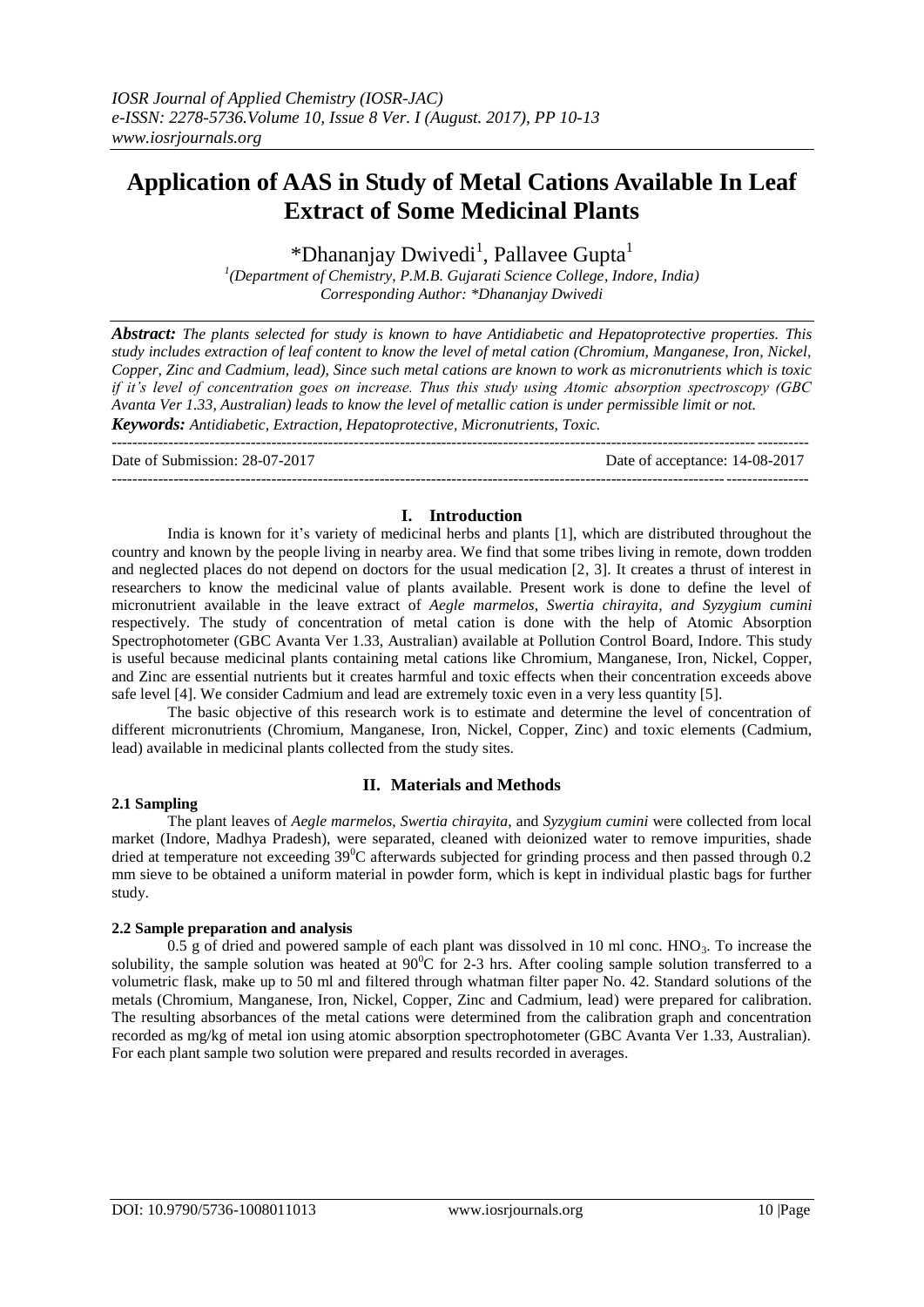| name of plant and family            | Photograph of sample material and Local | Properties                                                                                                                                 |  |
|-------------------------------------|-----------------------------------------|--------------------------------------------------------------------------------------------------------------------------------------------|--|
|                                     | name                                    |                                                                                                                                            |  |
| <i>Aegle marmelos</i> (Rutaceae)    | Figure 1: Bael                          | Antidiabetic <sup>[6]</sup> , Antibacterial and<br>Antimutagenic [7], Hepatoprotective [8]                                                 |  |
| Swertia chirayita<br>(Gentianaceae) | Figure 2: Chiraita                      | Antidiabetic <sup>[9]</sup> , Antiviral <sup>[10]</sup> ,<br>Anthelmintic <sup>[11]</sup> ,<br>Anti-inflammatory[12], Hepatoprotective[13] |  |
| Syzygium cumini<br>(Myrtaceae)      | Figure 3: Jamun                         | Antidiabetic <sup>[14]</sup> Hepatoprotective, [15],<br>Anthelmintic <sup>[16]</sup> , Anti-inflammatory <sup>[17]</sup>                   |  |

# **Table 1:** medicinal plants selected for study and their pharmacological properties found in plant leaf.

|  |  |  | Table 2: Working conditions for Atomic Absorption Spectroscopy |
|--|--|--|----------------------------------------------------------------|
|  |  |  |                                                                |

| metal cation | Wave length | Lamp Current | Slit Width | <b>Fuel Flow</b> | Flame type    |
|--------------|-------------|--------------|------------|------------------|---------------|
|              | (nm)        | (mA)         | (nm)       | $(min^{-1})$     |               |
| Chromium     | 357.9       | 6.0          | 0.2        | 2.30             | Air-Acetylene |
| Manganese    | 279.5       | 5.0          | 0.2        | 1.30             | Air-Acetylene |
| Iron         | 248.3       | 7.0          | 0.2        | 1.80             | Air-Acetylene |
| Nickel       | 232.0       | 4.0          | 0.3        | 1.80             | Air-Acetylene |
| Copper       | 324.7       | 3.0          | 0.5        | 1.14             | Air-Acetylene |
| Zinc         | 213.9       | 5.0          | 0.5        | 1.50             | Air-Acetylene |
| Cadmium      | 228.8       | 3.0          | 0.5        | 1.80             | Air-Acetylene |
| lead         | 217.0       | 5.0          | 1.0        | 2.0              | Air-Acetylene |

# **III. Results and Discussion**

The extract prepared from leaf powder of *Aegle marmelos*, *Swertia chirayita*, and *Syzygium cumini* respectively contains Manganese 0.278 2.051, 0.079 which indicates they are having enough Manganese required in metabolic process [18].

Copper is obtained 0.035 *in Aegle marmelos* and 0.135 in *Swertia chirayita,* it is absent in *Syzygium cumini*. Iron is available 7.315, 1.101, 1.117 respectively is meant for better source of iron. Zinc is found 0.14, 0.165, and 0.049 as important growth factor in these plant materials [19].

Chromium and Nickel although present in *Swertia chirayita*, are available in significant amount which eliminates the all possibility of its harmful effect [20, 21].

It is noticed that harmful metal ions like Cadmium and lead [22] are almost absent except lead in *Aegle marmelos* and *Syzygium cumini* in a limiting concentration of 0.213 and 0.206 respectively.

**Table 3:** Illustrating the average concentration of metal cations in selected medicinal plant sample using Atomic absorption spectroscopy (unit: mg/kg)

|              | Average concentration of metal cations in leaf extract of selected medicinal plants |                   |                 |  |
|--------------|-------------------------------------------------------------------------------------|-------------------|-----------------|--|
| Metal cation | Aegle marmelos                                                                      | Swertia chirayita | Syzygium cumini |  |
| Chromium     |                                                                                     | 0.138             |                 |  |
| Manganese    | 0.278                                                                               | 2.051             | 0.079           |  |
| Iron         | 7.315                                                                               | 1.101             | 1.117           |  |
| Nickel       |                                                                                     | 0.063             |                 |  |
| Copper       | 0.035                                                                               | 0.135             |                 |  |
| Zinc         | 0.14                                                                                | 0.165             | 0.049           |  |
| Cadmium      |                                                                                     |                   |                 |  |
| lead         | 0.213                                                                               |                   | 0.206           |  |

.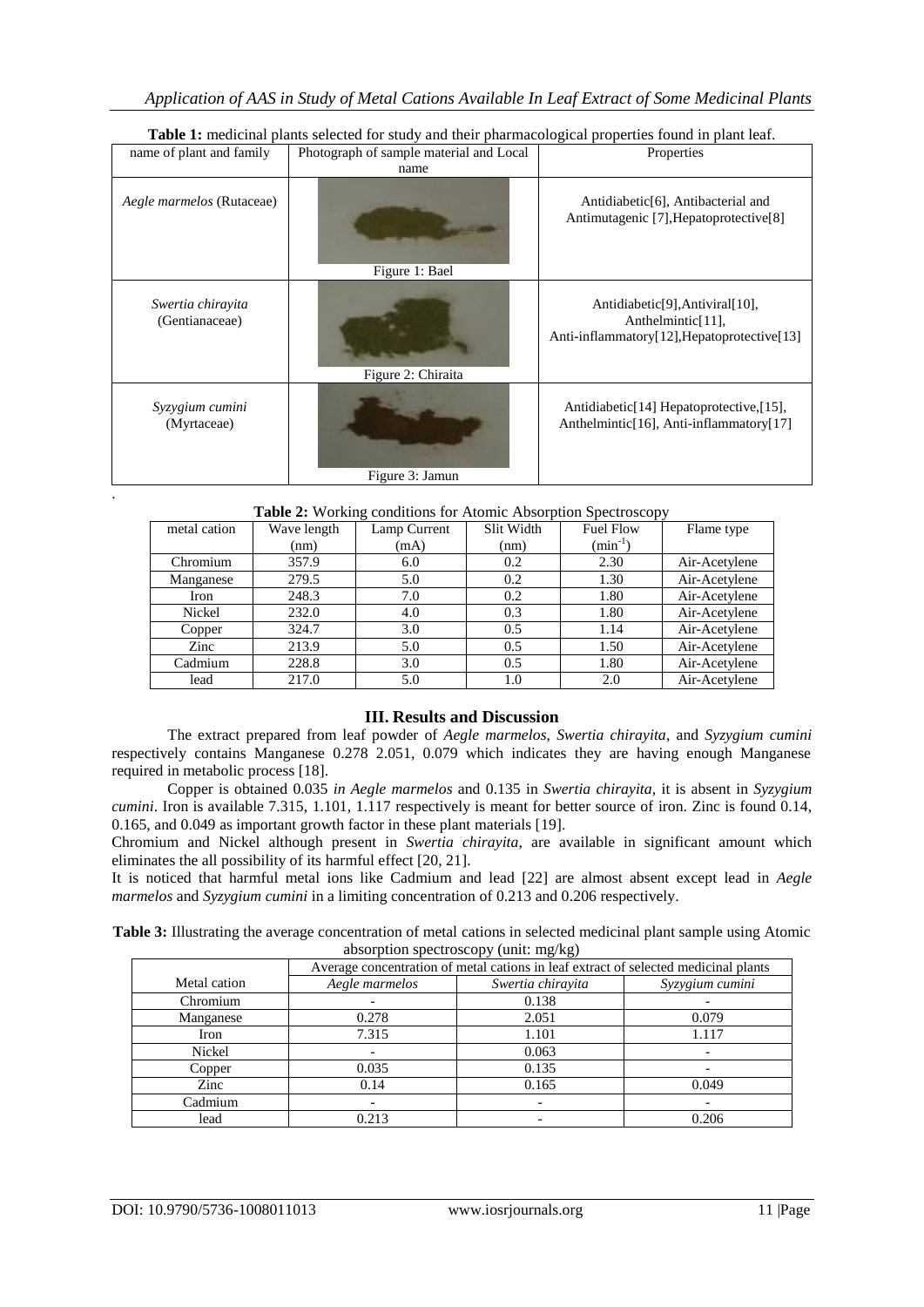### **IV. Conclusion**

All selected medicinal plants contain metal cations under permissible limits. So uses of these plant materials as medicine are safe. This study can help other researcher to know the level of metal ions in such significant herbs.



### **Acknowledgements**

We extend thanks to Dr. Dilip K. Wagela, Sr. Scientist, Pollution Control Board, Indore and Principal of research centre, P.M.B. Gujarati Science College, Indore.

#### **References**

- [1] B. Sandhya, S. Thomas, W. Isabel, and R. Shenbagarathai, Ethanomedicinal plants used by the valaiyan community of piranmalai hills (reserved forest), Tamilnadu, India. – A pilot study, *African Journal of Traditional, Complementary and Alternative medicines, 3(1),* 2006, 101-114.
- [2] P.J. Faulks, *An introduction to ethnobotany* (London, Moredale publication Ltd, 1958).
- [3] M.K. Kaul, P.K. Sharma and, V. Singh, Contribution to the ethnobotany of Padis of Doda in Jammu and Kashmir, *Bulletin of the Botanical Survey of India, 33,* 1991, 267-275.
- [4] Singh, P. Parihar, R. Singh, and S.M. Prasad, An assessment to show toxic nature of beneficial trace metals: too much of good thing can be bad, *International Journal of Current Multidisciplinary Studies, 2,* 2016, 141-144.
- [5] Khan, J. Ali, and H. Atulluah, Heavy metals determination in medicinal plant Withania somnifera growing in various areas of Peshawar, NWFP, Pakistan, *journal of the Chemical Society of Pakistan, 30(1),* 2008, 69-74.
- [6] S. Arumugam, S. Kavimani, B. Kadalmani, A.B,A. Ahmed, M.A. Akbarsha, and M.V. Rao, Antidiabetic activity of leaf and callus extracts of Aegle marmelos in rabbit, *Science Asia, 34,* 2008, 317-321.
- [7] N. Elavarasi, P. Bharathi, Anija, A. Krishna, and Gowri, Antimutagenic and antibacterial activity of Aegle marmelos (L.) Corr., *International Journal of Advanced Biotechnology and Research, 3(3)*, 2012, 670-679.
- [8] J. Kucha, and S. Thirunavukkarasu, Hepatoprotective effect of Aegle marmelos (L.) Corr. leaf powder (crude) against carbon tetrachloride-induced hepatic damage in albino-rats, *Journal of Pharmaceutical Science and Research, 3(7),* 2011, 1360-1363.
- [9] A.M. Saxena, M.B. Bajpai, P.S. Murthy, and S.K. Mukherjee, Mechanism of blood sugar lowering by a swerchirincontaining hexane fraction (SWI) of Swertia chirayaita, *Indian Journal of Experimental Biology, 31(2),* 1993, 178- 181.
- [10] H. Verma, P.R. Patil, R.M. Kolhaure, and V. Gopalkrishna, Antiviral activity of the Indian medicinal plant extract Swertia chirata against herpes simplex viruses: a study by in-vitro and molecular approach, *Indian Journal of Medicinal Microbiology, 26(4),* 2008, 322-326.
- [11] Z. Iqbal, M. Lateef, M.N. Khan, A. Jabbar, and M.S. Akhtar, Anthelmintic activity of Swertia Chirata against gastrointestinal nematodes of sheep, *Fitoterapia, 77(6),* 2006, 463-465.
- [12] M.S. Hossain, M.E.H. Chowdhury, S. Das, and I.U. Chowdhury, In-vitro thrombolytic and anti-inflammatory activity of Swertia Chirata ethanolic extract, *Journal of Pharmacognosy and phytochemistry, 1(4),* 2012, 100-104.
- [13] M. Karan, K. Vasisnt, and S.S. Handa, Antihepatotoxic activity of Swertia Chirata on carbon tetrachloride induced hepatotoxicity in rats, *Phytotherapy Research, 13,* 1999, 24-30.